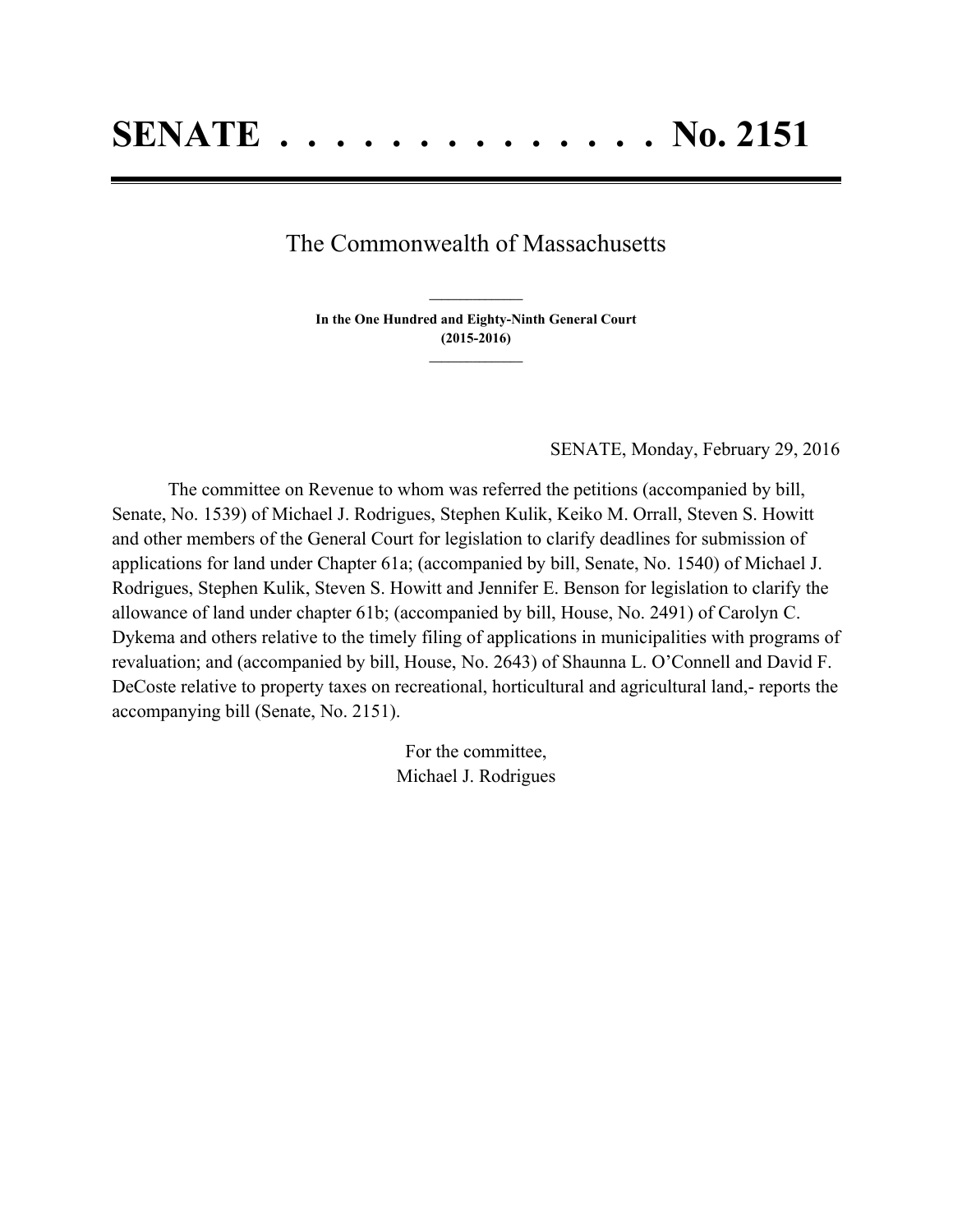## **SENATE . . . . . . . . . . . . . . No. 2151**

## The Commonwealth of Massachusetts

**In the One Hundred and Eighty-Ninth General Court (2015-2016) \_\_\_\_\_\_\_\_\_\_\_\_\_\_\_**

**\_\_\_\_\_\_\_\_\_\_\_\_\_\_\_**

An Act clarifying deadlines for submission of applications for land under Chapter 61a.

Be it enacted by the Senate and House of Representatives in General Court assembled, and by the authority *of the same, as follows:*

| $\mathbf{1}$   | SECTION 1. Section 2 of chapter 61 of the General Laws, as appearing in the 2014                     |
|----------------|------------------------------------------------------------------------------------------------------|
| $\overline{2}$ | Official Edition, is hereby amended by striking out, in line 40, the word "October", and inserting   |
| 3              | in place thereof the following:- December.                                                           |
| $\overline{4}$ | SECTION 2. Said section 2 of said chapter 61, as so appearing, is hereby amended by                  |
| 5              | striking out the last paragraph and inserting in place thereof the following paragraph:-             |
| 6              | When in judgment of the assessors, land which is classified as forest land or which is the           |
| 7              | subject of an application for such classification is not being managed under a program, or is        |
| $8\phantom{.}$ | being used for purposes incompatible with forest production, or does not otherwise qualify under     |
| 9              | this chapter, the assessors may, on or before February first in any year file an appeal in writing   |
| 10             | mailed by certified mail to the state forester requesting a denial of application or, in the case of |
| 11             | classified land, requesting removal of the land from such classification. Such appeal shall state    |
| 12             | the reasons for such request. A copy of the appeal shall be mailed by the assessors by certified     |
| 13             | mail to the owner of the land. The state forester may initiate, on or before December first of any   |
| 14             | year, a proceeding to remove land from classification, sending notice of his action by certified     |
|                |                                                                                                      |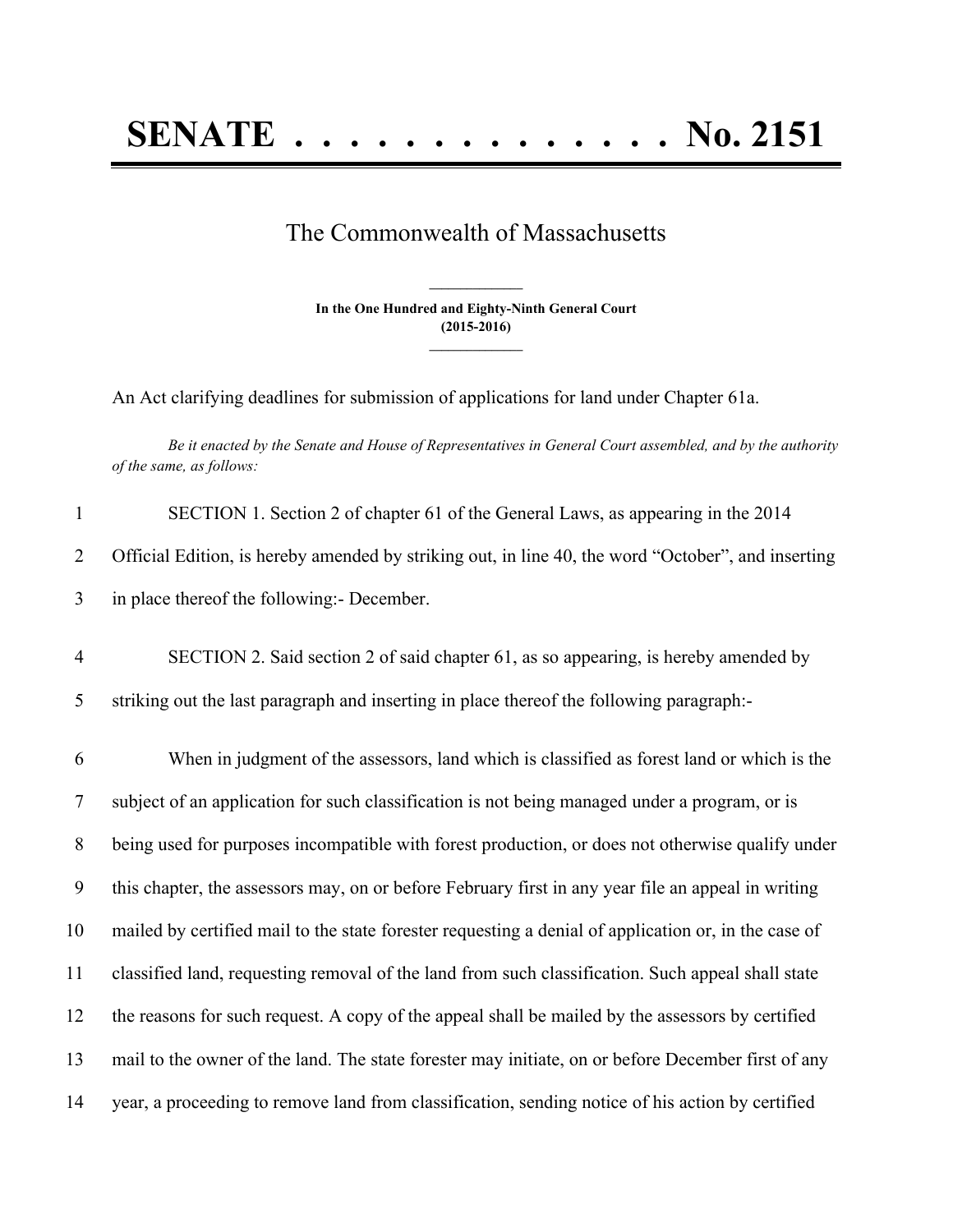mail to the assessors and the owner of such land. The state forester may deny the owner's application, may withdraw all or part of the land from classification, or may grant the application, imposing such terms and conditions as he deems reasonable to carry out the purpose of this chapter, and shall notify the assessors and the owner of his decision no later than March first of the following year. If the owner or the assessors are aggrieved by his decision they may, on or before June fifteenth, give notice to the state forester of a claim of appeal. The state forester shall convene within 30 days after receipt of said notice of appeal, a panel in the region in which the land is located. Said panel shall consist of three members, one of whom shall be named by the state forester, one of whom shall be named by the assessors, and one of whom shall be named by the state forester and the assessors. Said panel shall give notice of the date and place of the hearing in writing to the parties seven days at least before the date of said hearing. The panel shall furnish the parties, in writing, a notice of its decision within ten days after the 27 adjournment of said hearing. Decisions of the panel shall be by majority vote of its members. If the owner or the assessors are aggrieved by such decision, they may, within forty-five days from receipt of the decision, petition either the superior court in the county in which the land is located for a review of such decision under the provisions of chapter thirty A or the appellate tax board under the provisions of chapter fifty-eight A, and said land shall not be classified or withdrawn from classification until the final determination of such petition. The state forester may adopt such regulations as he deems necessary to carry out the provisions of this chapter.

 SECTION 3. Section 6 of chapter 61A of the General Laws, as so appearing, is hereby amended by striking out said section and inserting in place thereof the following new section:-

 Section 6. Eligibility of land for valuation, assessment and taxation pursuant to section four shall be determined separately for each tax year. Application therefor shall be submitted to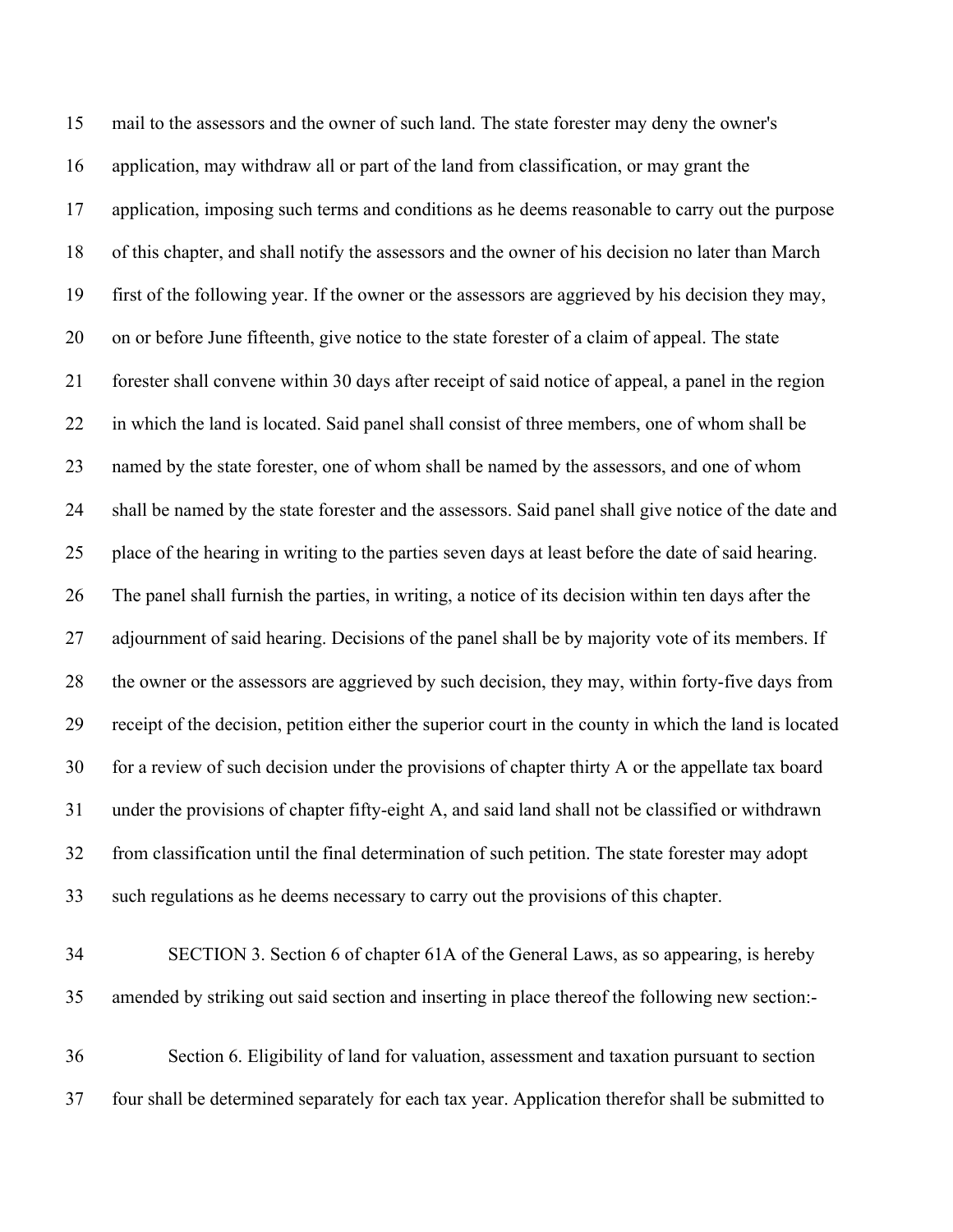the board of assessors of each city or town in which such land is situated not later than December first preceding each tax year for which such valuation, assessment and taxation are being sought and may not thereafter be withdrawn. Application shall be made on a form prescribed by the commissioner of revenue and provided for the use of claimants by said board of assessors. Such form shall provide for the reporting of information pertinent to the provisions of this chapter and of Article XCIX of the Articles of Amendment to the Constitution of the Commonwealth and for certification by the applicant that he will immediately, but no later than December first next following, notify the board of assessors in writing of any subsequently developing circumstance within his control or knowledge which may cause a change in use of the land covered by such form. Any application submitted under this section and covering leased land shall be accompanied by a written statement signed by any lessee of his intent to use such land for the purposes set forth in said application. A certification by a landowner that the information set forth in his application is true may be prescribed by said commissioner to be in lieu of a sworn statement to that effect. An application so certified shall be considered as if made under oath and subject to the same penalties as provided by law for perjury. Upon allowance of any such application under section 9, classification as land actively devoted to agricultural, horticultural or agricultural and horticultural shall take effect on January first preceding the beginning of the tax year to which the application relates and taxation under this chapter shall commence with that tax year.

 SECTION 4. Section 7 of said chapter 61A of the General Laws, as so appearing, is hereby amended by striking out, in line 3, the words "October first and June thirtieth of the year", and inserting in place thereof the following:- December first and June thirtieth.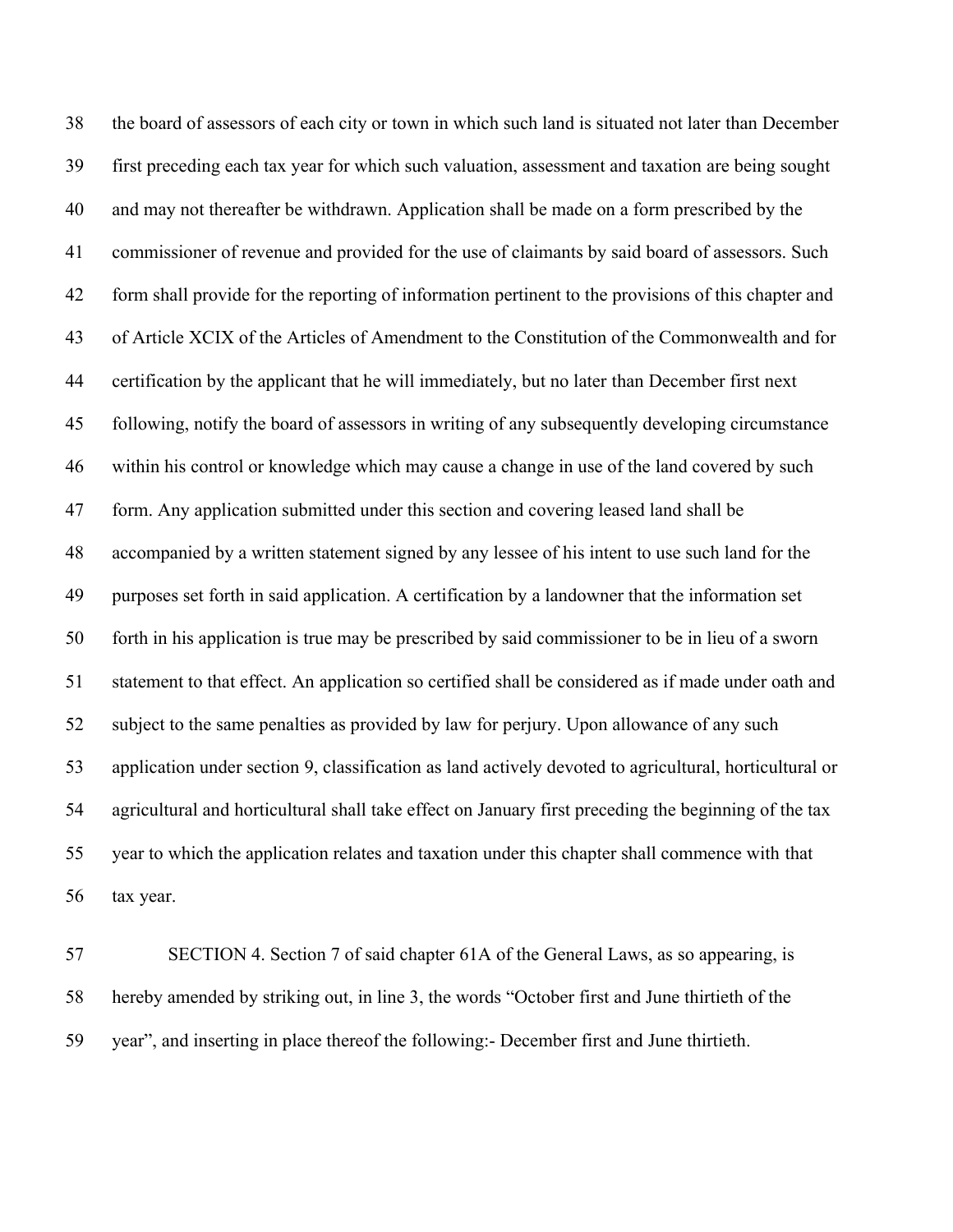SECTION 5. Section 8 of said chapter 61A, as so appearing, is hereby amended by striking out said section and inserting in place thereof the following new section:-

 Section 8. In any tax year for which a city or town has undertaken and completed a program of revaluation of all property therein, applications by landowners for the valuation, assessment and taxation of their lands on the basis of being actively devoted to agricultural or horticultural use that are filed with the board of assessors not later than the last day for filing an application for abatement of the tax assessed on the new valuation shall be deemed to have been timely made for the tax year of the revaluation program, notwithstanding any provision of this chapter to the contrary. If such application is approved and the lands qualify for valuation, assessment and taxation as lands actively devoted to agricultural, horticultural or agricultural and horticultural use in such tax year, that portion of any tax assessed for such year which is in excess of the tax which would have been assessed on such lands had such application been timely made and approved shall be abated.

 SECTION 6. Section 14 of said chapter 61A, as so appearing, is hereby amended by striking out the eighteenth paragraph and inserting in place thereof the following paragraph:-

 The assignment shall be for the purpose of maintaining no less than 70 per cent of the land in use as forest land as defined in section 1 of chapter 61, as agricultural and horticultural land as defined in sections 1 and 2 of this chapter or as recreation land as defined in section 1 of chapter 61B, and in no case shall the assignee develop a greater proportion of the land than was proposed by the developer whose offer gave rise to the assignment. All land other than land that is to be developed shall then be bound by a permanent deed restriction that meets the requirements of chapter 184.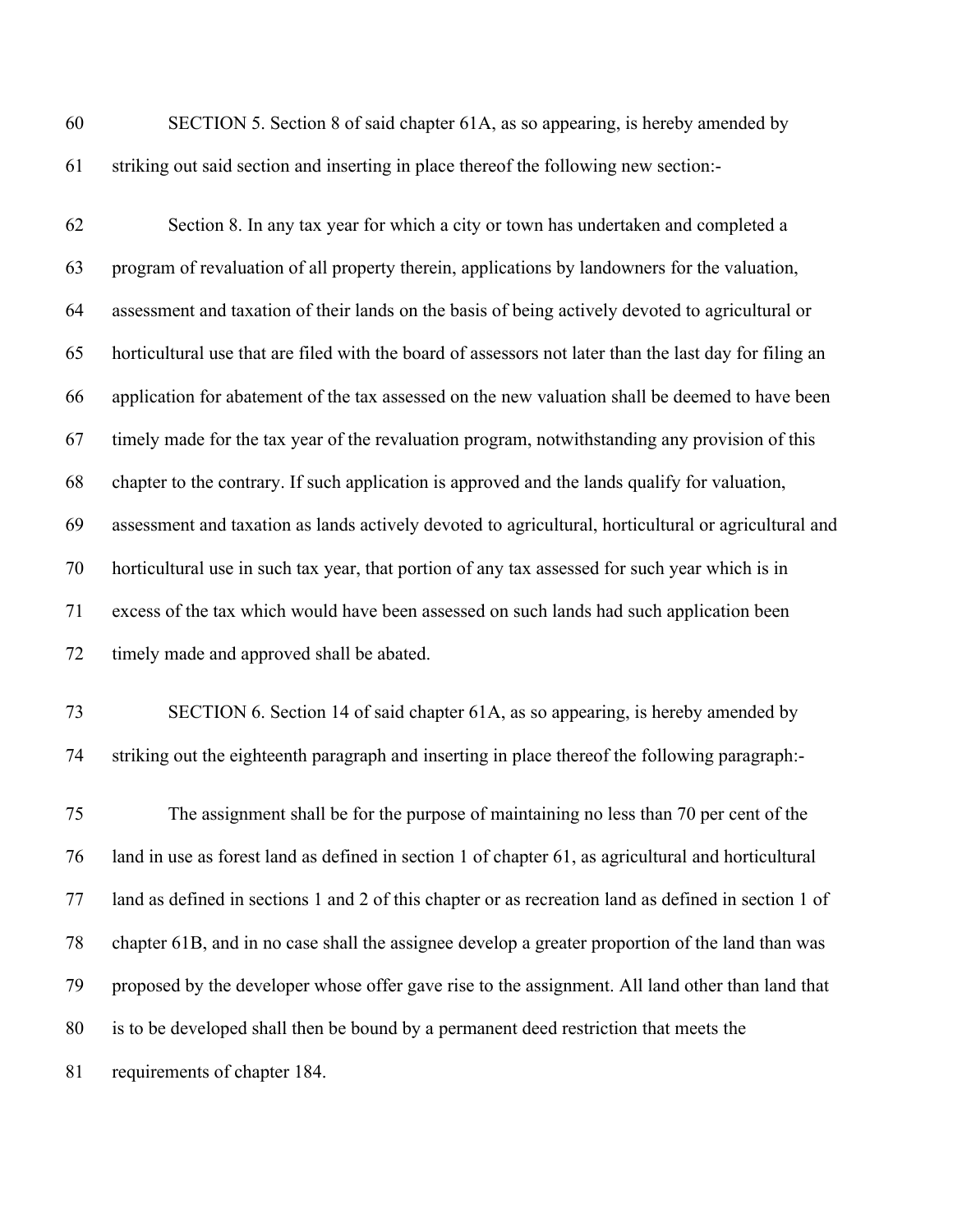SECTION 7. Section 3 of chapter 61B of the General Laws, as so appearing, is hereby amended by striking out said section and inserting in place thereof the following new section:-

 Section 3. Eligibility of land for valuation, assessment and taxation under this chapter shall be determined separately for each tax year. Application therefor shall be submitted to the board of assessors of each city or town in which such land is situated not later than December first preceding each tax year for which such valuation, assessment and taxation is being sought. Application shall be made on a form prescribed by the commissioner of revenue and provided for the use of applicants by said board of assessors. Such form shall provide for the reporting of information pertinent to the provisions of this chapter and for certification by the applicant that he will immediately, but no later than the December first next following, notify the board of assessors in writing of any subsequent circumstance within his control or knowledge which may cause a change in use of the land covered by such form. Any application submitted under this section and covering leased land shall be accompanied by a written statement signed by the lessee of his intent to use such land for the purposes set forth in said application. A certification by a landowner that the information set forth in his application is true may be prescribed by said commissioner to be in lieu of a sworn statement to that effect. An application so certified shall be considered as if made under oath and subject to the same penalties as provided by law for perjury. Upon allowance of any such application under section 6, classification as recreation land shall take effect on January first preceding the beginning of the tax year to which the application relates and taxation under this chapter shall commence with that tax year

 SECTION 8. Section 4 of said chapter 61B, as so appearing, is hereby amended by striking out, in lines 2 and 3, the words "October first and June thirtieth of the year", and inserting in place thereof the following:- December first and June thirtieth.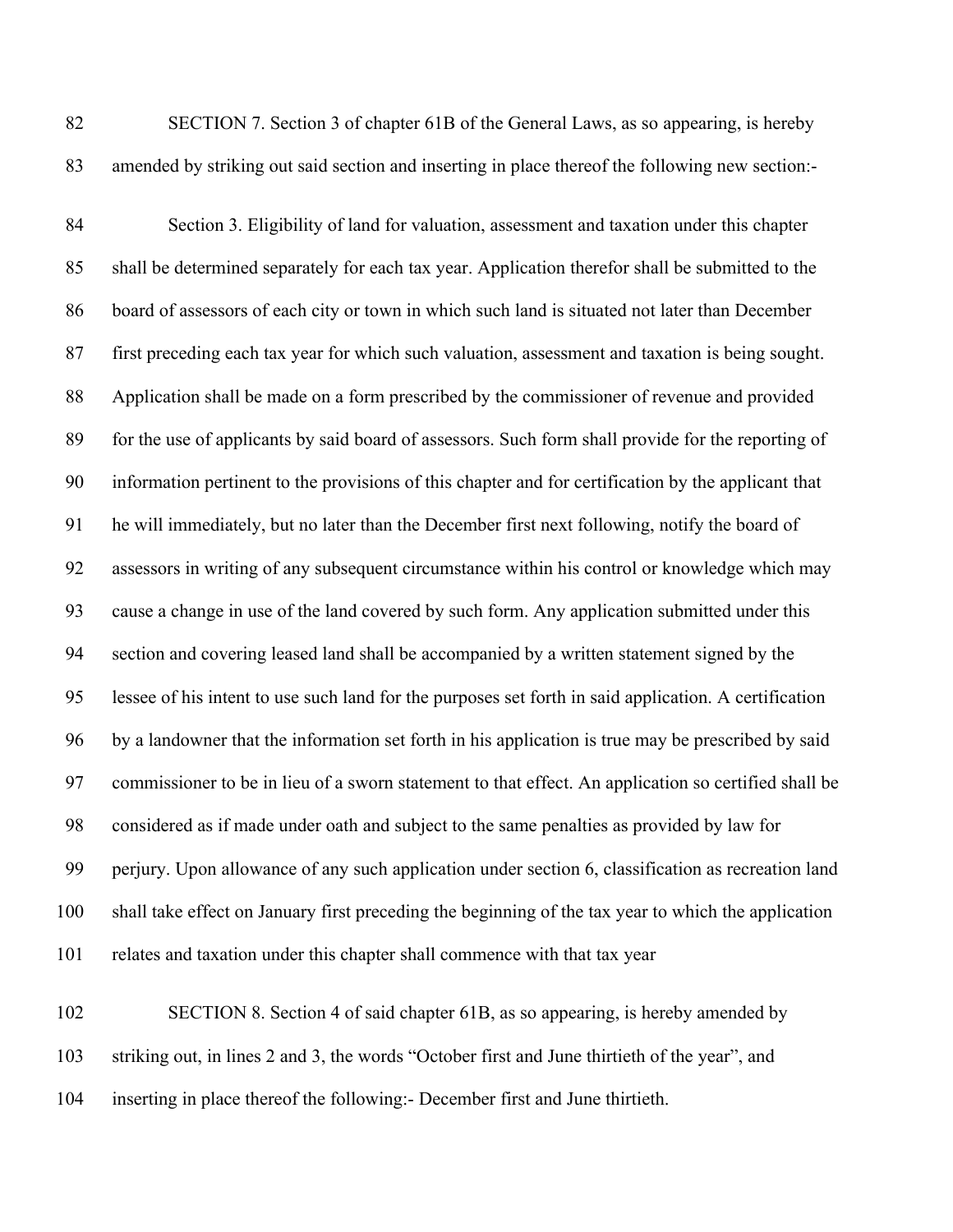| 105 | SECTION 9. Section 5 of said chapter 61B, as so appearing, is hereby amended by     |
|-----|-------------------------------------------------------------------------------------|
| 106 | striking out said section and inserting in place thereof the following new section: |

 Section 5. In any tax year for which a city or town has undertaken and completed a program of revaluation of all property therein, applications by landowners for the valuation, assessment and taxation of their lands on the basis of being maintained in recreational use that are filed with the board of assessors not later than the last day for filing an application for abatement of the tax assessed on the new valuation shall be deemed to have been timely made for the tax year of the revaluation program, notwithstanding any provision of this chapter to the contrary. If such application is approved and the lands qualify for valuation, assessment and taxation as lands maintained for recreational use in such tax year, the portion of any tax assessed for such year which is in excess of the tax which would have been assessed on such lands had such application been timely made and approved shall be abated.

 SECTION 10. Section 6 of said chapter 61B, as so appearing, is hereby amended by striking out, in line 13, the words "a disallowance", and inserting in place thereof the following:- an allowance.

 SECTION 11. Section 9 of said chapter 61B, as so appearing, is hereby amended by striking out the eighteenth paragraph and inserting in place thereof the following paragraph:-

 The assignment shall be for the purpose of maintaining no less than 70 per cent of the land in use as forest land as defined in section 1 of chapter 61, as agricultural and horticultural land as defined in sections 1 and 2 of chapter 61A or as recreation land as defined in section 1 of this chapter, and in no case shall the assignee develop a greater proportion of the land than was proposed by the developer whose offer gave rise to the assignment. All land other than land that